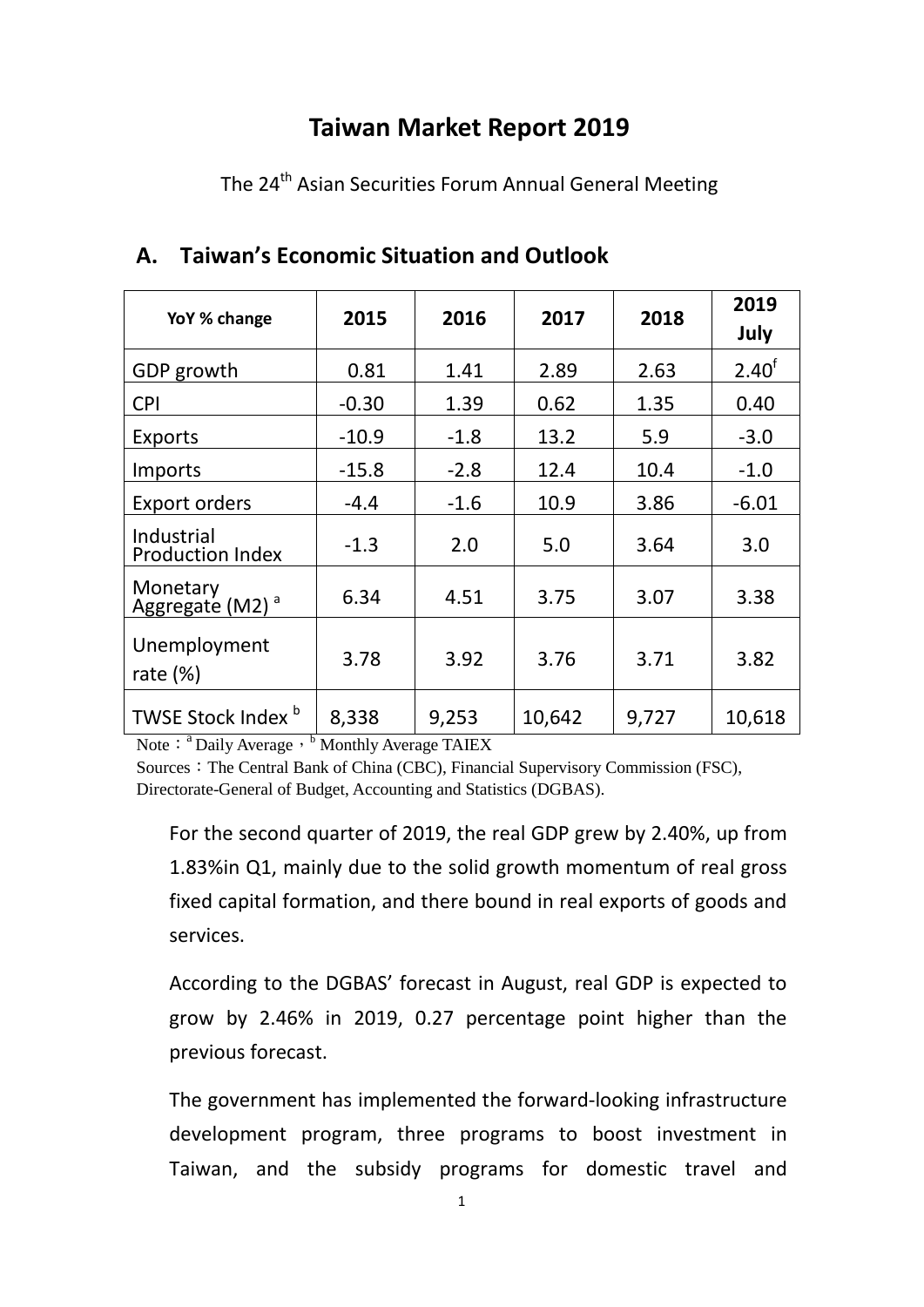energy-efficient appliance replacement. These measures will provide the economy with a greater boost in 2019.



**I. Momentum of Exports Remain stable**

Merchandise exports fell by 0.5% year on year in July 2019, mainly due to contracting exports to China, Hong Kong and Japan contracted, while export-growth to the U.S. accelerated significantly.

By product, the parts and articles of base metal declined 17.7% (yoy); however, the information, communication and audio-video soared 25.7%.



#### **II. Industrial Production Rebounds Modestly**

Industrial production index increased 3.0% year-on-year in July,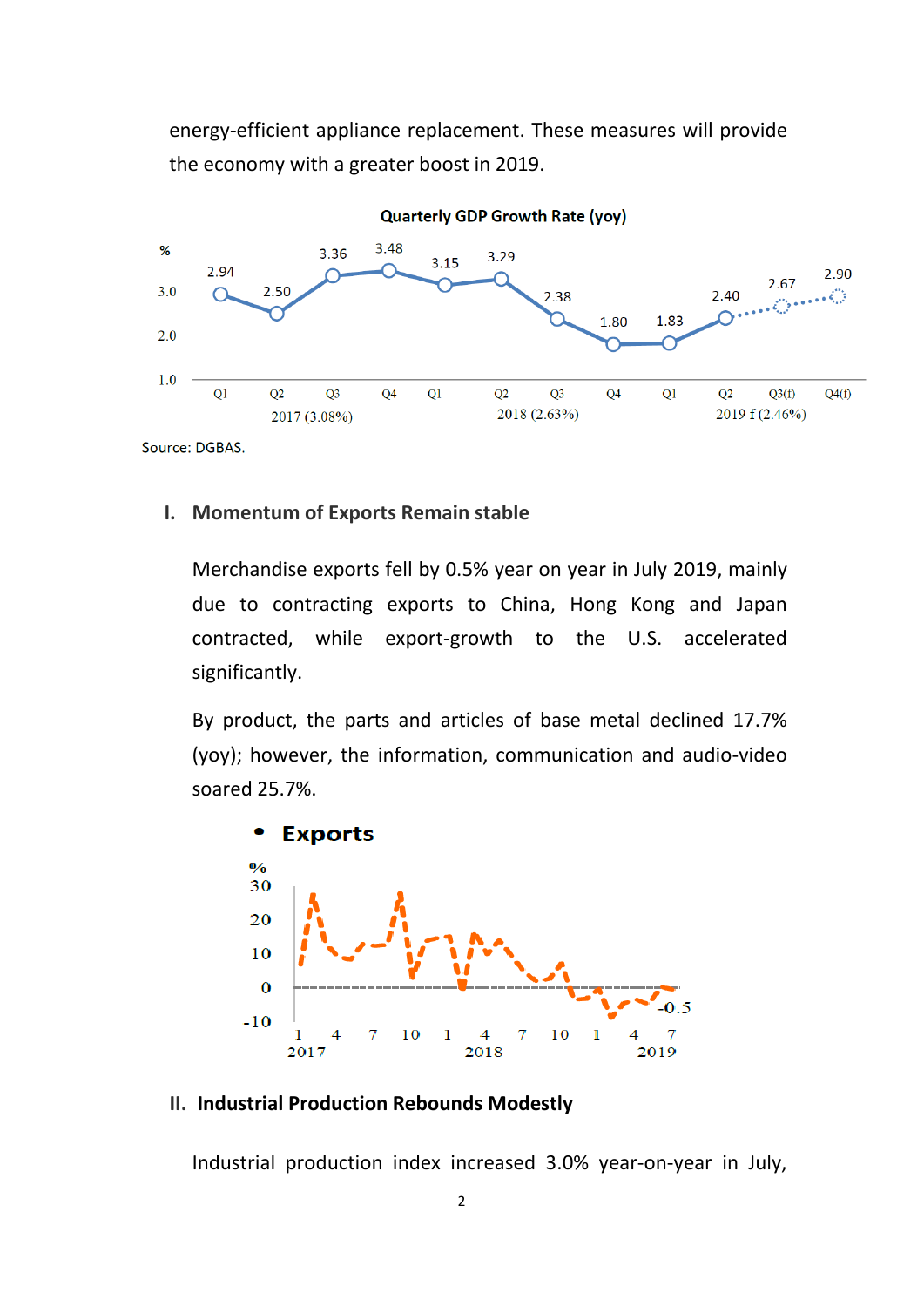mainly due to the semiconductor suppliers boosted by the peak season effect.

By sector, integrated circuits increased 12.4%, and computers, electronic & optical products surged 34.8%.



#### **III. Retail Sales Increases Continually**

Retail Sales increased 6.7% year-on-year in July 2019, showing the fifth month growth.

The sector of general merchandise stores increased 6.1%, and autos, motorcycles and related parts and accessories grew 18.8%.



#### **IV. Labor Market Stays Healthy**

The unemployment rate increased to 3.82% inJuly2019, mainly due to the entry of new graduates to the job market.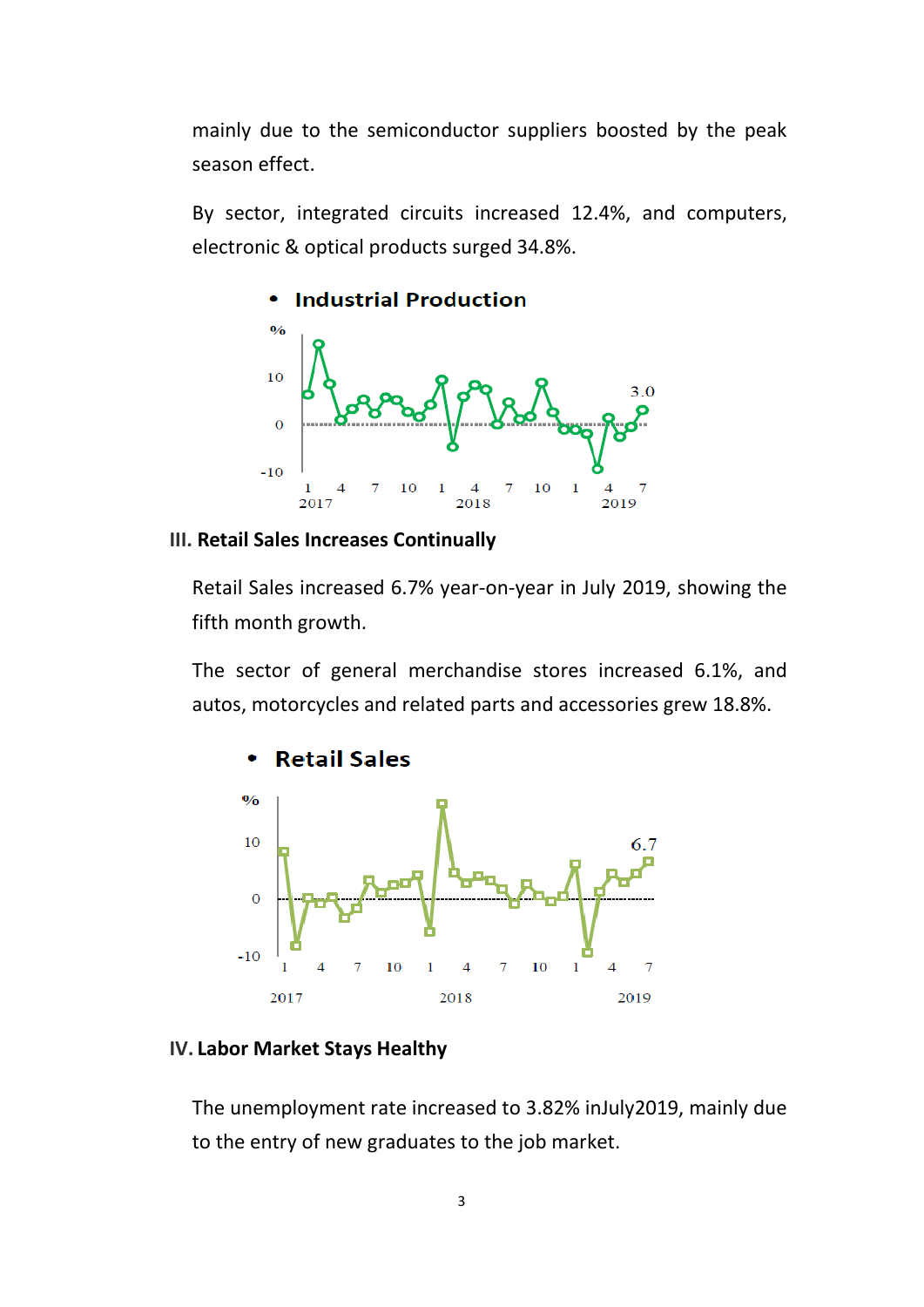For the first half year of 2019, the average real regular earnings of all employees was US\$1,293.4, 1.75% more than same period of last year.



#### **V. Inflation Remains Low**

CPI increased by 0.40% in July 2019, as the prices of vegetables and fruits rose 6.83% and 5.61% respectively. The core CPI increased 0.34%.

For the first seven months of 2019, the CPI increased 0.54% over the same period of the previous year.



#### **VI. The Monitoring Indicator Flashes Yellow-Blue Signal**

In July 2019, the overall monitoring indicator continued to flash the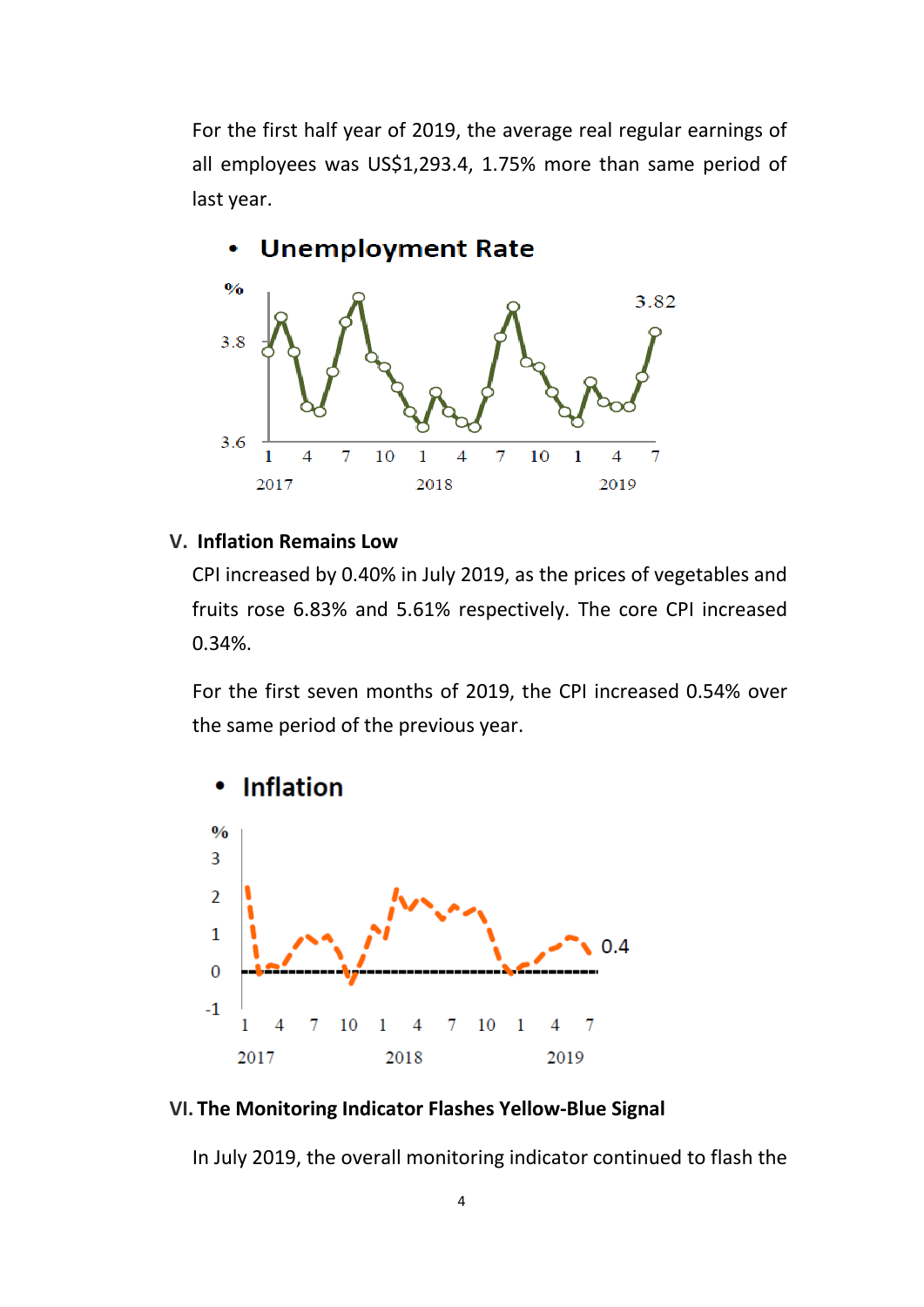"yellow-blue" signal.

The trend-adjusted leading index picked up for seven consecutive months and the coincident index increased for three consecutive months.



### **VII. Manufacturing PMI Shows Contraction**

The manufacturing sector contracted for four consecutive months as the seasonally adjusted Taiwan Manufacturing PMI registered 48.2% in August 2019, a small increase of 0.2 percentage points from July 2019.

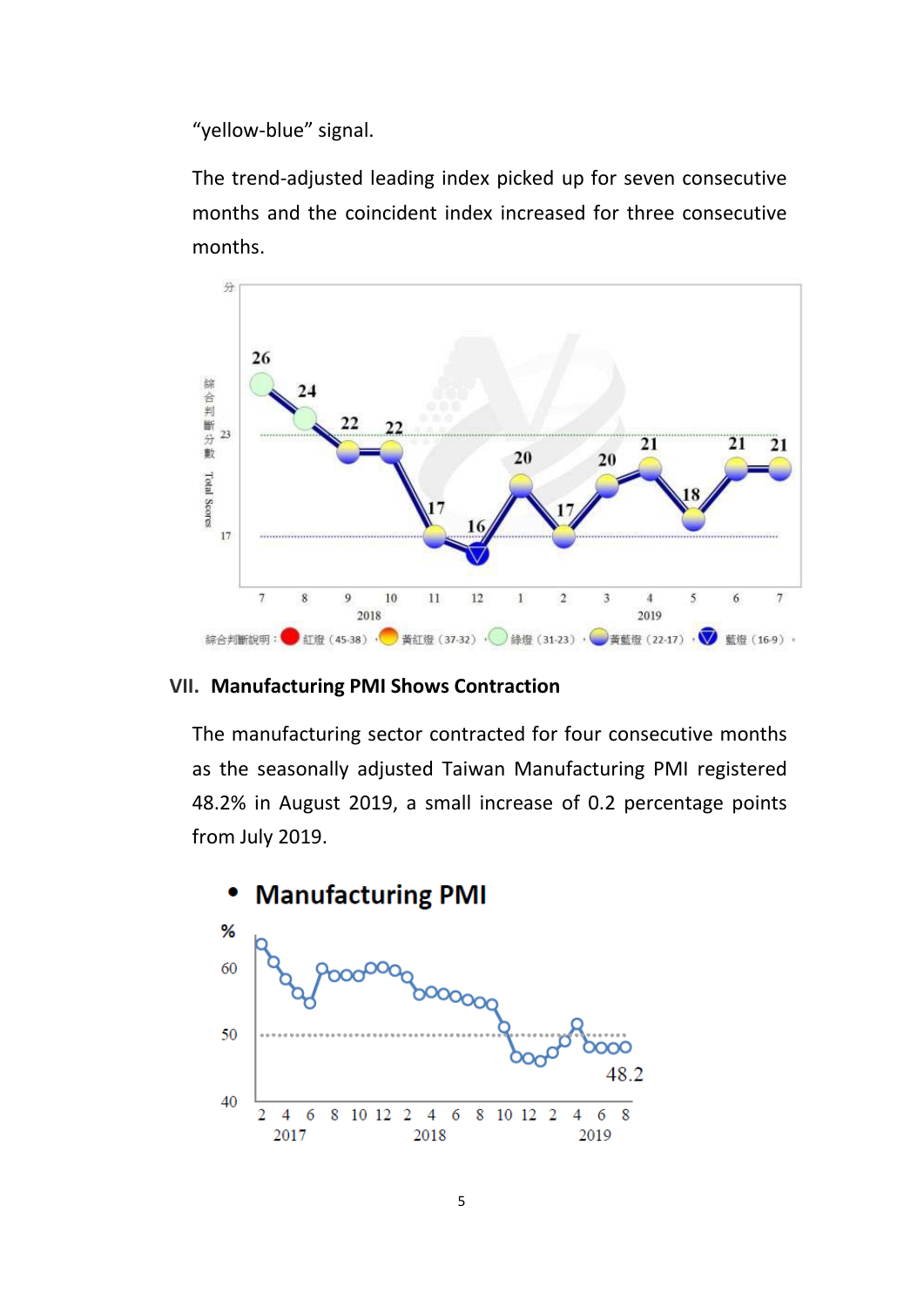## **B. Taiwan Securities Market**

Strong volatility associated with international financial market turbulence marked the year of 2018 for Taiwan's benchmark stock index, the Taiwan Stock Exchange (TWSE) weighted stock price index (TAIEX). For the first three quarters of the year, the TAIEX fluctuated wildly at relatively high levels, reflecting a mix of bullish and bearish influences such as US-China trade conflicts, international market movements, geopolitical concerns, and investor expectations of the Federal Reserve's policy rate paths. However, the TAIEX retreated from above the 10,000 mark in the fourth quarter, as global stock market crashes, rising US bond yields, and foreign investor sell-offs in Asian emerging markets (EM) dragged the local stock index out of a 1-year plus streak of strength.

At the end of 2018, the TAIEX dropped by 8.6% compared with the end of the previous year. Most categories lost ground, except for Cement, Textile, Trading & Consumers' Goods, Iron & Steel, and Building Material & Construction. The two worst-performing groups were Glass & Ceramics and Paper & Pulp, posting year-on-year declines of 38.3% and 31.7%, respectively

|                | <b>Stock Price</b>              | Daily<br>Average<br>Trading<br>Value<br>(NT\$ Billion) | <b>Turnover</b> | <b>Net Buying Positions</b><br><b>Market</b><br>(NT\$ Billion) |                                             |                                                                           |                                                     |
|----------------|---------------------------------|--------------------------------------------------------|-----------------|----------------------------------------------------------------|---------------------------------------------|---------------------------------------------------------------------------|-----------------------------------------------------|
| Year/Month     | <b>Index</b><br>(end of period) |                                                        | Rate<br>(%)     | Capitalization<br>(NT\$ Billion)                               | Foreign<br><b>Investors</b><br>Net Buy/Sell | <b>Securities</b><br>Investment<br><b>Trust Companies</b><br>Net Buy/Sell | <b>Securities</b><br><b>Dealers</b><br>Net Buy/Sell |
| 2016           | 9,253.5                         | 68.7                                                   | 64.6            | 27,247.9                                                       | 320.2                                       | $-19.9$                                                                   | $-86.6$                                             |
| 2017           | 10,642.9                        | 97.5                                                   | 78.4            | 31,831.9                                                       | 155.2                                       | $-33.5$                                                                   | 11.4                                                |
| 2018           | 9,727.4                         | 119.9                                                  | 92.6            | 29,318.5                                                       | $-355.1$                                    | $-1.5$                                                                    | $-99.4$                                             |
| 2018/1         | 11,103.8                        | 127.5                                                  | 8.4             | 33,277.3                                                       | 75.5                                        | $-1.3$                                                                    | 17.2                                                |
| $\overline{2}$ | 10,815.5                        | 127.0                                                  | 5.1             | 32,434.1                                                       | $-99.4$                                     | 1.8                                                                       | $-11.2$                                             |
| 3              | 10,919.5                        | 113.3                                                  | 8.0             | 32,748.5                                                       | $-45.1$                                     | $-5.1$                                                                    | $-21.9$                                             |
| 4              | 10,657.9                        | 124.5                                                  | 7.0             | 31,872.8                                                       | $-82.3$                                     | 0.9                                                                       | $-9.4$                                              |
| 5              | 10,875.0                        | 132.1                                                  | 8.9             | 32,527.6                                                       | $-28.1$                                     | $-3.8$                                                                    | $-10.9$                                             |
| 6              | 10,836.9                        | 150.1                                                  | 9.3             | 32,437.0                                                       | $-83.2$                                     | $-0.1$                                                                    | 2.1                                                 |
| 7              | 11,057.5                        | 132.7                                                  | 8.8             | 33, 122.3                                                      | 8.3                                         | 4.8                                                                       | $-1.3$                                              |
| 8              | 11,063.9                        | 116.7                                                  | 8.1             | 33,241.1                                                       | 32.8                                        | 9.2                                                                       | $-23.5$                                             |
| 9              | 11,006.3                        | 118.7                                                  | 6.8             | 33,057.5                                                       | 65.9                                        | $-0.9$                                                                    | $-1.8$                                              |
| 10             | 9,802.1                         | 109.5                                                  | 8.2             | 29,529.6                                                       | $-143.0$                                    | $-7.7$                                                                    | $-12.3$                                             |
| 11             | 9,888.0                         | 103.2                                                  | 7.6             | 29,753.8                                                       | 10.4                                        | 1.1                                                                       | $-9.1$                                              |
| 12             | 9,727.4                         | 88.7                                                   | 6.4             | 29,318.5                                                       | $-66.9$                                     | $-0.5$                                                                    | $-17.4$                                             |

#### **Major Statistics of the TWSE Market**

Source: Securities and Futures Bureau, FSC.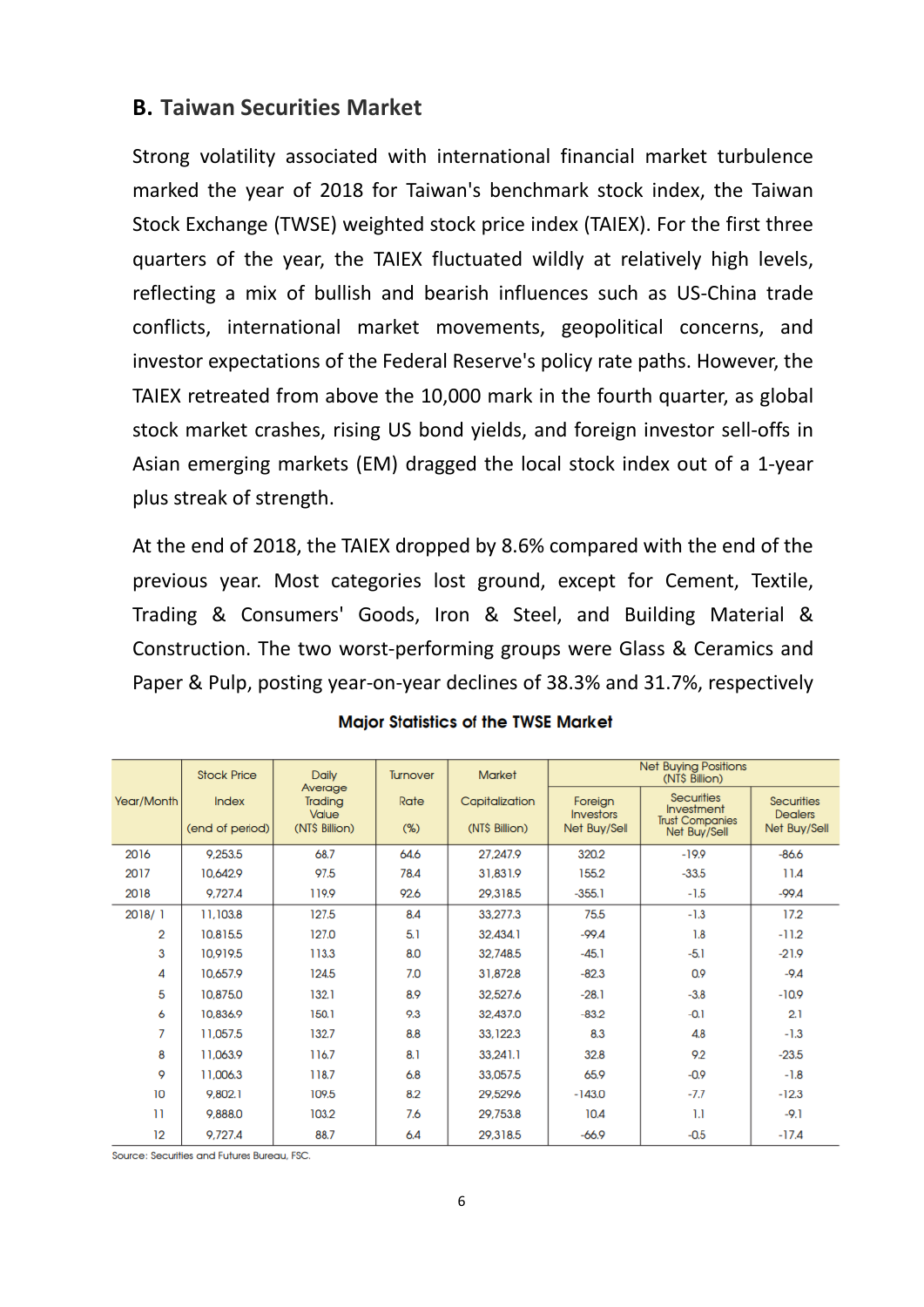as their 2017 surges were contrasted by plunges in 2018. Tourism shares also suffered a fall of 26.0%, owing to a dwindling number of Chinese tourists and a rush of hotels scrambling out of the market.

The TAIEX daily average trading value was US\$3.8 billion in 2018, a year-on-year increase of 23.0%, as the extension of the day-trading transaction tax break shored up market momentum. The Taipei Exchange (TPEx) weighted stock price index for the over-the-counter market slipped by 16.8% in 2018, with most categories posting year-on-year declines. Among them, the Electric Machinery and Electronics categories sank by 24.2% and 23.6%, respectively, affected by the US-China trade conflict and weakness of technology shares in the US market. For the year of 2018, the TPEx daily average trading value increased by 5.8% to US\$1.05 billion.

### **The TWSE Market**

At the end of 2018, the number of TWSE listings totaled 928, with the number of initial public offerings reaching a 5-year record of 31. The par value of total shares issued rose by a modest 0.3% to US\$228.57 billion, while total market capitalization shed 7.9% to US\$930.16 billion. The number of Taiwan Depository Receipts (TDRs) remained 17.

TAIEX's Record Start Was Reversed by Market Downswings amid International Slump At the start of 2018, as US equities hit multiple historical records and foreign investors bought heavily in the local market, the TAIEX set off a gaining streak and peaked at 11,253 points on January 23, the highest mark in 28 years. The index pulled back afterwards and dropped to 10,372 points on February 9, owing to European and US stock market crashes and investor concern about steeper US rate hikes, as well as profit-taking sell-offs on the TWSE.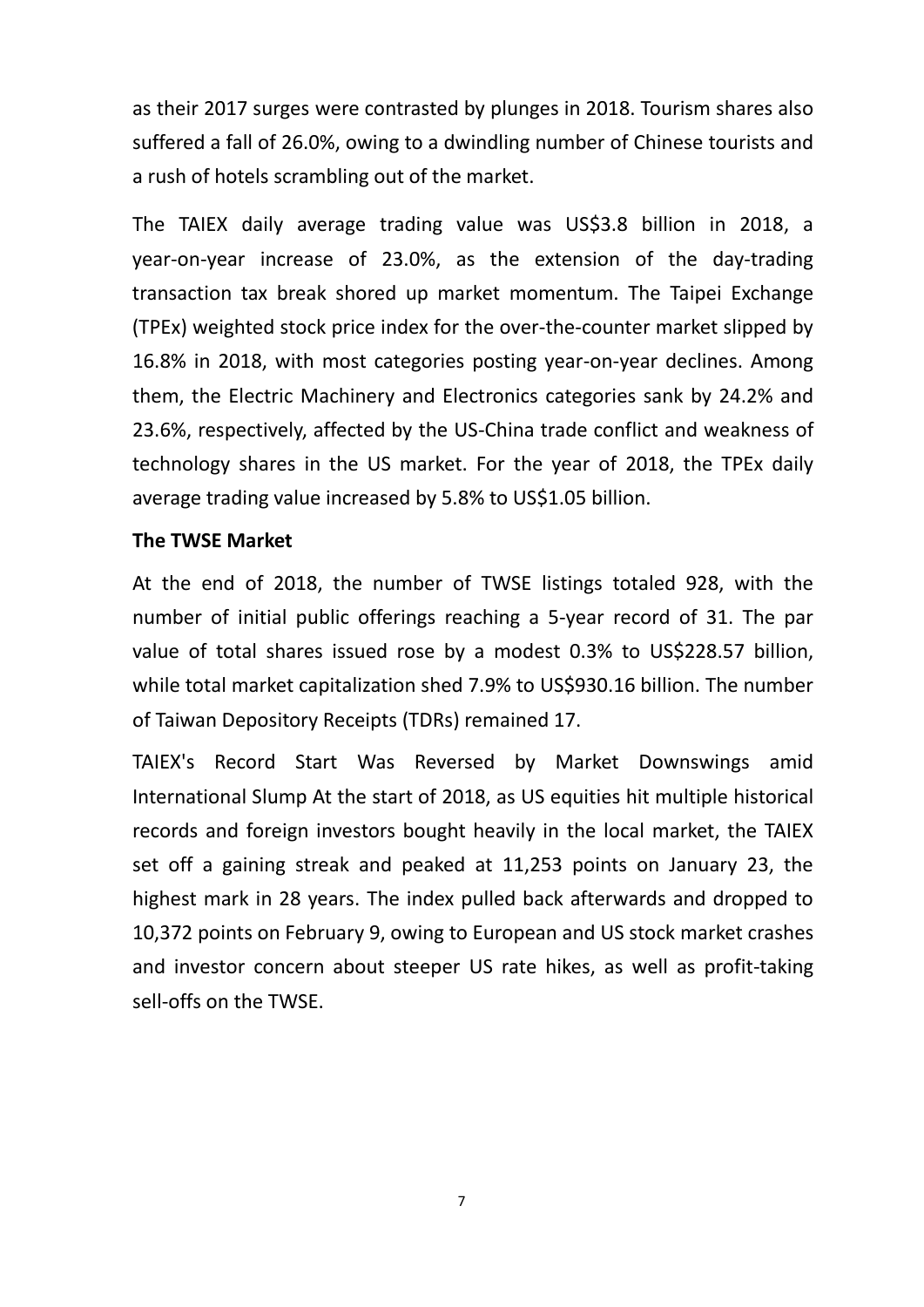

Thereafter, up until the end of the third quarter, the TAIEX fluctuated sharply at high levels. The local benchmark oscillated wildly in the interim, reflecting the upside and downside developments on the international scene, including US-China trade talk progress, global stock market performance, geopolitical risks, and investor expectations about the Fed's rate decisions.

The fourth quarter, though, was characterized by a broader downtrend. With global equities crumbling, the US bond yield climbing, and foreign investors offloading a lot of their Asian EM positions, the TAIEX plunged to 9,489 points on October 26 from 11,052 points on October 1, halting a bull run that had lasted for more than one year. In the final months of 2018, uncertainties including trade conflicts among major economies and domestic elections



Source: TWSE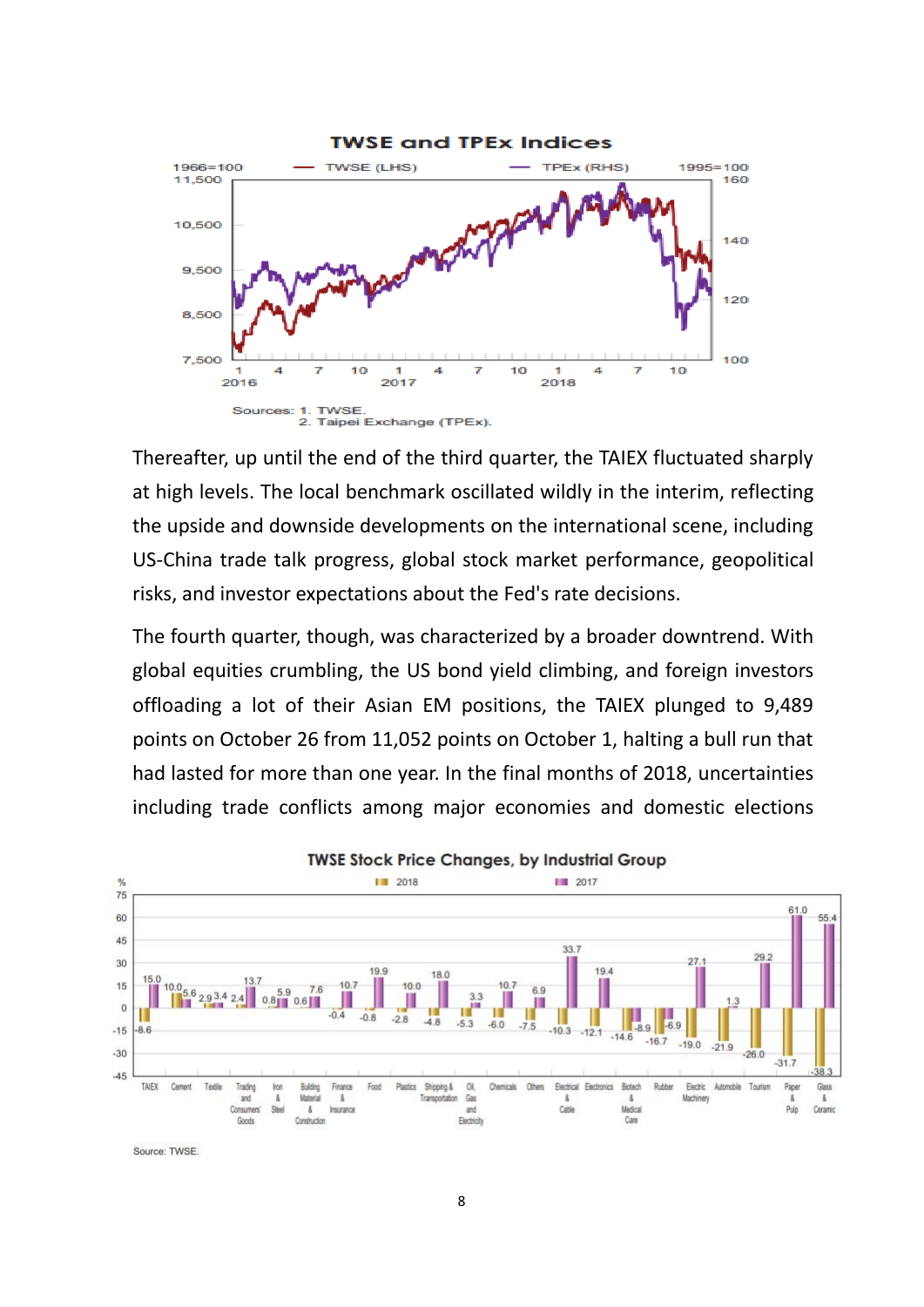caused the main board shares to seesaw at lower price levels. The TAIEX closed the year at 9,727 points, down by 8.6% compared to 10,643 points a year before.

Broken down by subcategory, most industrial groups registered lower prices than the previous year. Glass & Ceramic and Paper & Pulp shares suffered the hardest, as high comparison bases in 2017 and steeper corrections in 2018 dragged them down by 38.3% and 31.7%, respectively. Tourism shares decreased by 26.0%, affected by a fall in Chinese tourism to Taiwan and the ensuing spate of hotel shutdowns. The stocks in the Automobile subcategory also slipped by 21.9%, owing to trade war-related impacts and declining car sales. By contrast, shares in Cement, Textile, Trading w& Consumers' Goods, Iron & Steel, and Building Material & Construction all recorded positive year on-year growth, with Cement shares harvesting the biggest rise of 10% thanks to record-high corporate earnings.

### **Market Turnover Increased**

In 2018, trading momentum built up mainly because the day-trading tax cut was extended until the end of 2021. For the year of 2018, the TWSE market turnover, measured on a daily average basis, increased by 23.0% to US\$ 3.8 billion from the US\$ 3.1billion recorded the previous year. Robust trading activity also sent the turnover rate higher from the 78.4% of 2017 to 92.6%.

## **TWSE Witnessed Net Sales by Institutional Investors**

In 2018, all three major types of institutional investors net sold in the local stock market. Foreign investors offloaded a net US\$ 11.27 billion of TAIEX shares, an amount unseen since the 2009 global financial crisis. Meanwhile, local securities investment trust companies and securities dealers recorded net sales of US\$ 47.62 million and US\$ 315.56 million, respectively, in the TWSE market.

Looking at foreign investor behavior in 2018, they collectively became net sellers in the TWSE market in months other than January, July, August, September, and November. The net sales were mainly attributable to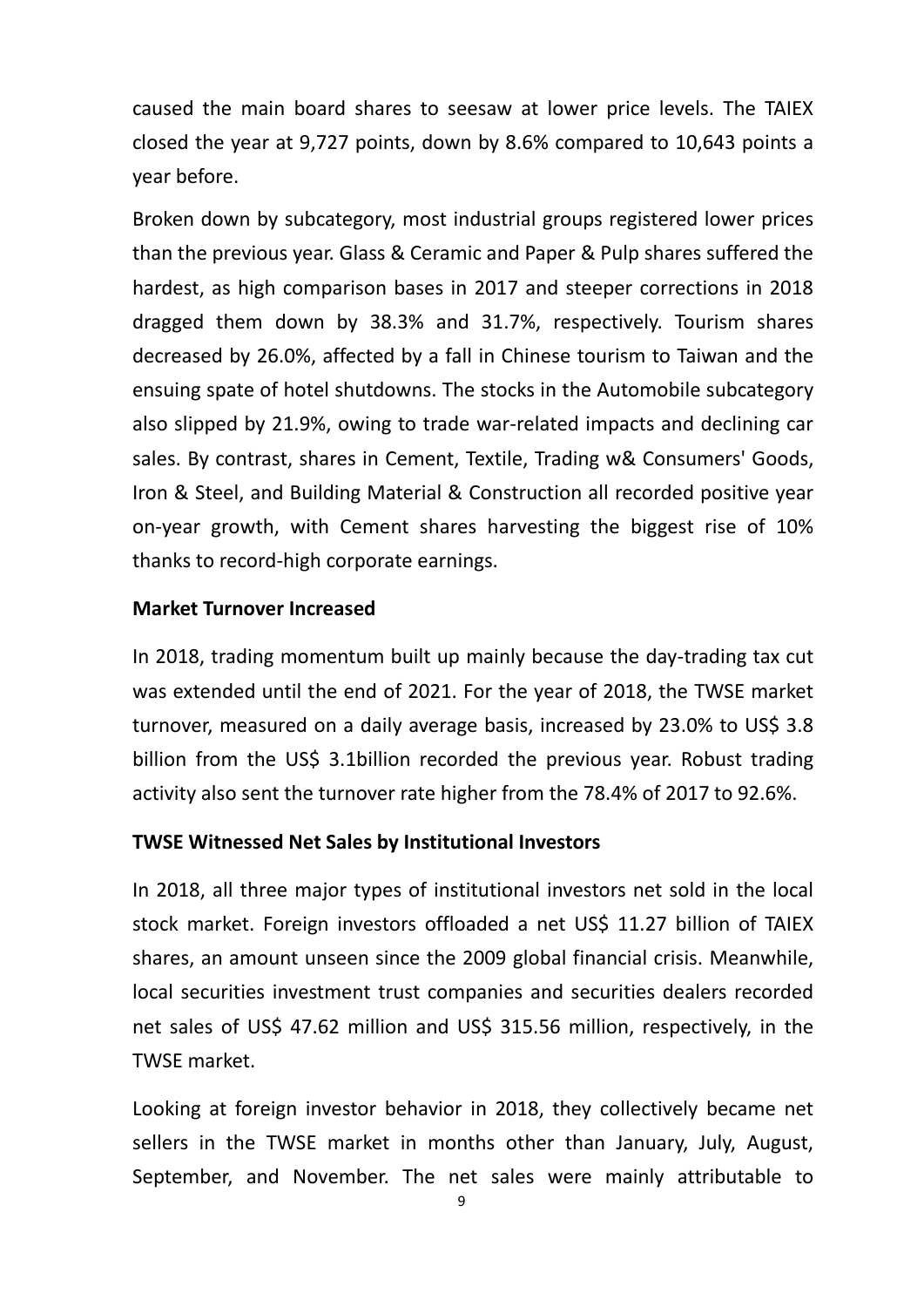international headwinds, including escalating US-China trade friction, growing expectation of the Fed's rate hikes, increased geopolitical tensions, and slumping global equities. Indeed, the global stock market crash triggered the year's heaviest net sale of US\$ 4.54 billion of main board shares in October and pushed the TAIEX below the 10,000 mark.

In terms of local securities investment trust companies, they were net buyers in February, April, July, August, and November. In the rest of the year, they became net sellers with profit-taking transactions for the purpose of fund redemption, financial statement boosting, or portfolio adjustments. Local securities dealers, with inclination for short swing trading, net bought during the bullish months of January and June in 2018 and net sold in the rest of the year to hedge their positions or lock in gains.

#### **The TPEx Market**

At the end of 2018, the number of TPEx listings increased to 766, with 31 new listings mostly from the technology industry. The total par value rose by 2.2% year on year to US\$ 23.44 billion, while market capitalization fell 14.8% to US\$ 89.84 billion. TPEx Index Rallied but Then Dropped with Sharp Swings In 2018, the TPEx experienced wilder fluctuations than the TWSE. The index opened the year with upswings and peaked at 159.1 points on June 6 but sharper corrections followed. Amid economic worries and financial market



Source: TPEx.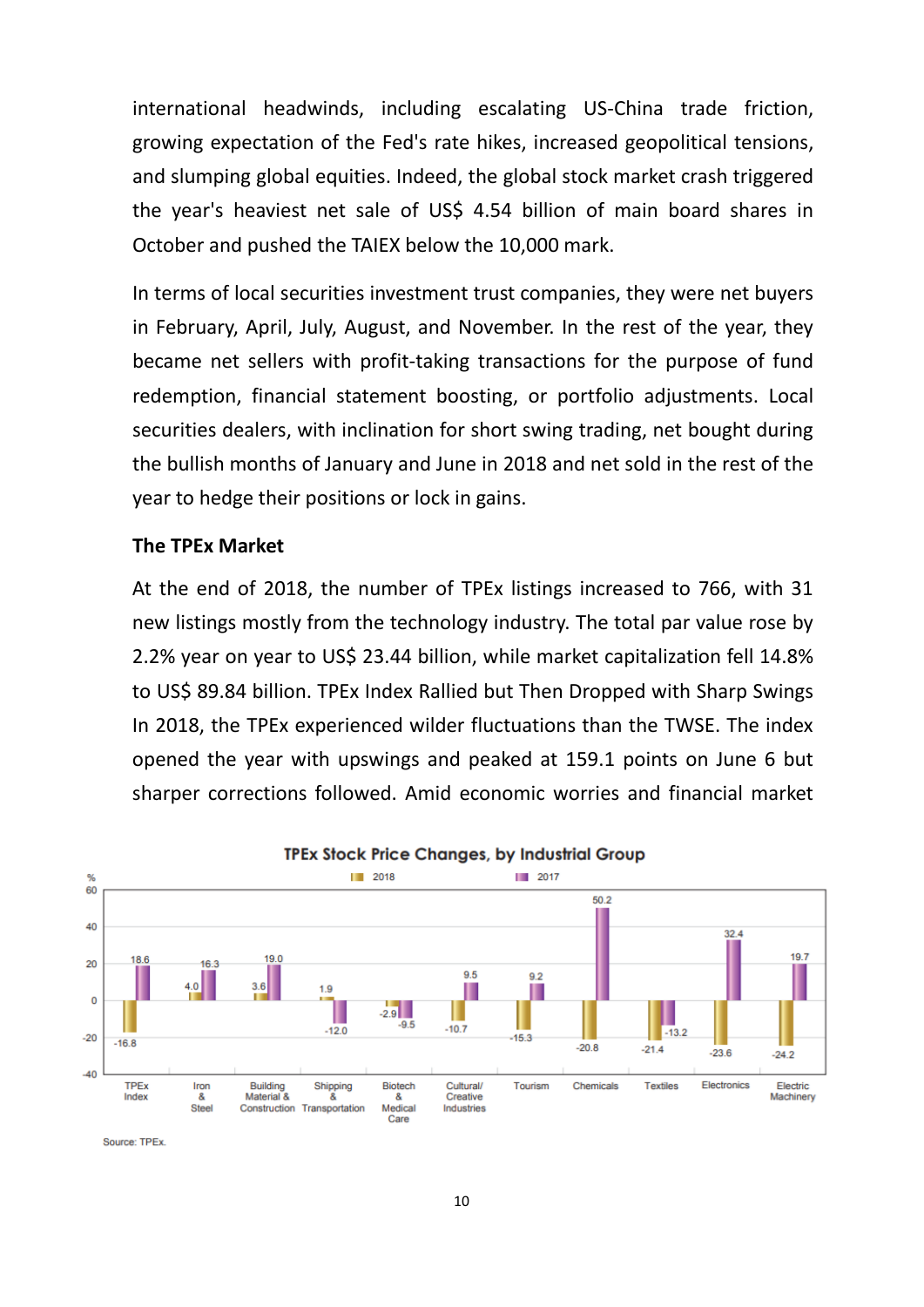turmoil at home and abroad, the TPEx Index plummeted to 109.9 points on October 26. Despite a rebound afterwards, the index closed the year at 123.5 points. Not only did it fall by 16.8% compared to the previous year's 148.5 points, it also suffered a decline nearly twice as large as that in the TAIEX.

For the year of 2018, net sales by foreign investors, local securities investment trust companies, and local dealers were US\$ 428.57 million, US\$ US\$ 241.27 million and US\$ 4.97 billion, respectively. The historical record of net sales by local dealers was because these investors offloaded in large quantity their holdings of bond ETFs and call/put warrants.

The daily average turnover in the TPEx market increased by 5.8% from the US\$ 990.48 billion of the previous year to US\$ 1.05 billion.

## **C. Prospects for the securities industry**

## **I. Promulgation of the "Regulations Governing the Financial Investment, Management, and Utilization of Repatriated Overseas Funds"**

The Management, Utilization and Taxation of Repatriated Offshore Funds Act (the Act) were promulgated on July 24, 2019. The FSC introduced the Regulations Governing the Financial Investment, Management, and Utilization of Repatriated Overseas Funds (the Regulations), which came into effect on August 15, 2019, according to the authorization specified in Paragraph 6 of Article 6 of the Act. For overseas funds remitted by an individual or a profit seeking enterprise to a foreign exchange deposit account, the account holder may withdraw up to 25% of the after-tax fund and deposit it in a trust account or discretionary account for investment in financial instrument(s). The key points of the Regulations about the fund management and utilization are as follows:

1. Financial instruments that such funds can invest in and the limitations on such investments: these financial instruments include domestic securities, including government bonds, publicly offered corporate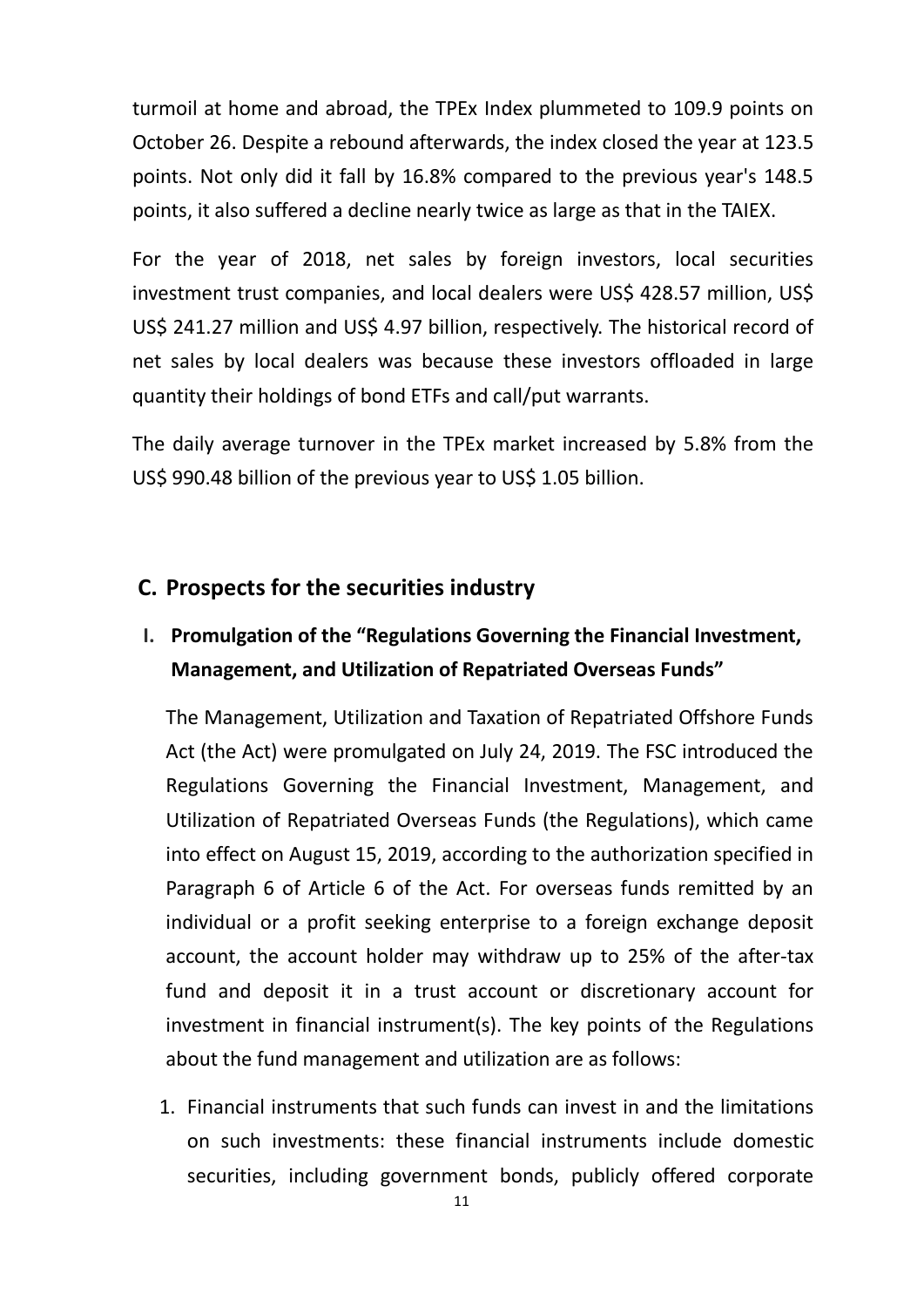bonds, financial debentures, international bonds, stocks of OTC-listed and exchange-listed companies, emerging stocks, securities investment trust funds (including ETFs), futures ETFs and ETNs. Such investments can also be used in trading of listed warrants, futures or options for hedging purpose. Up to 3% of the after-tax fund remitted by an individual may be used to purchase domestic protection-type and elderly benefits insurance products.

- 2. The limitations on utilization of such funds in domestic securities and insurance products:
- (1) The fund is subject to limits on its domestic securities investment to avoid portfolio concentration. The investment in stock and bonds of one company shall not exceed 20% and the shares held by such stock investment shall not exceed 10% of the invested company.
- (2) The fund shall not be used for margin trading, securities lending and borrowing and investments in leveraged ETFs or ETNs, inverse ETFs or FTN<sub>S</sub>.
- (3) The fund shall not be pledged as a collateral for borrowing or guarantee. Domestic insurance products purchased with such fund shall not be used for the application of policy loans.
- 3. Fund retrieval with installment plan after a specific period: 1/3 of the fund for investments in financial instruments may be retrieved in the fifth, sixth and seventh year respectively after the expiration of the term from the date of remittance to the foreign exchange deposit account. According to the second part of Paragraph 2 of Article 6 of the Act, retrieval of the fund that is placed in the aforementioned foreign exchange deposit account and not used in real investment and in financial instrument(s) shall be retrieved according to the aforementioned regulations.